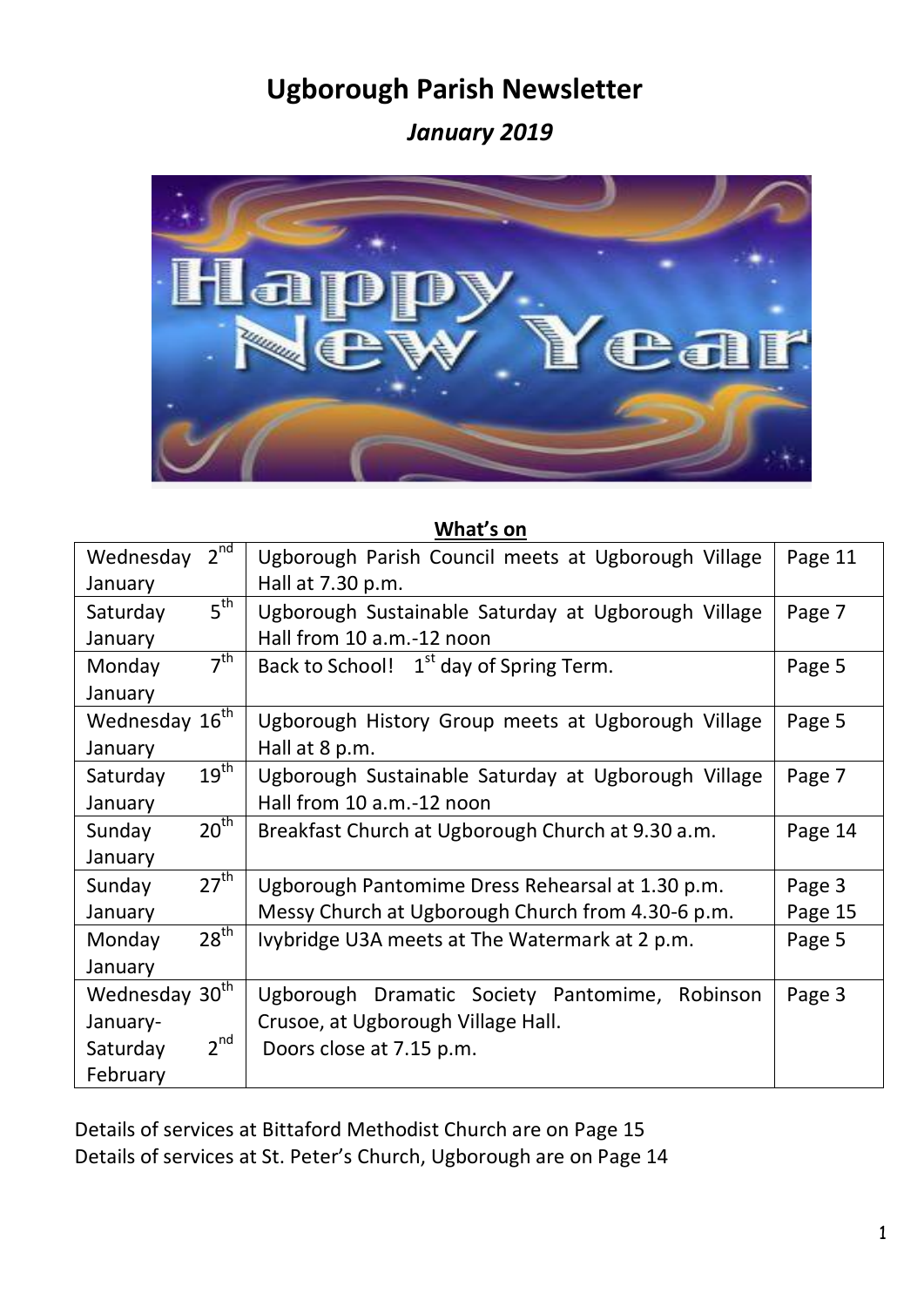# **The Newsletter**- *Sue Johns*

A huge THANK YOU to all those local organisations and individuals who have donated in 2018 towards our funds to allow the Newsletter to continue to be produced and delivered throughout the Parish and beyond for FREE. Your kind thoughts and words are much appreciated by the team.

We are very proud of our record that allows free distribution yet does not rely on advertising.

The Good News is  $-$  due to a radical change in the method of printing  $-$  which has proven over the last year to involve minimal costs - we have a very healthy bank balance. Funds had been put aside to fulfill a maintenance contract with the old duplicator, which we have not needed.

So, you'll all be pleased to know your next year at least will be at no financial cost to anyone.

The down side of the new system is that it takes me, as the printer, at least 9 hours of sitting in the very near vicinity of the printer to keep feeding paper and resetting the Wi-Fi connection when it flips out for a millisecond (which it seems to do pretty often out here in the sticks!). If anyone would like to relieve me of this simple, but time-consuming task in the comfort of your own home, do let me know…. But I probably haven't sold it very well!!

**Coffee Drop-In Centre 10.30 a.m.-Noon every Thursday morning in Ugborough Church Post office available 10.30 a.m.-12.30 p.m.** Why not meet up with friends and neighbours over coffee, tea, cake & biscuits? Everyone welcome.

# **Christmas at the Farm-** *Shelley Hutcheon and all at Hillhead Farm*

A massive thank you to everyone who supported our Christmas Fair. I think we were pretty lucky with the weather but it was great to be in the barn this time, tucked in next to my greedy sheep who managed to get through 4 loaves of bread! All the village groups raised brilliant amounts of money – roughly around £750.00 between them and then stall money and entrance fees went to Farming Communities Network (around £250.00) which supports farmers and their families in times of crisis. Best wishes for the New Year!

# **Christmas Fair thanks.** *Geraint Edwards*

Many thanks to everyone who supported Twm, Tom and Bess' cake stall at the Christmas Fair at Hillhead. They raised a fantastic £85 for Jeremiah's Journey charity based in Plymouth.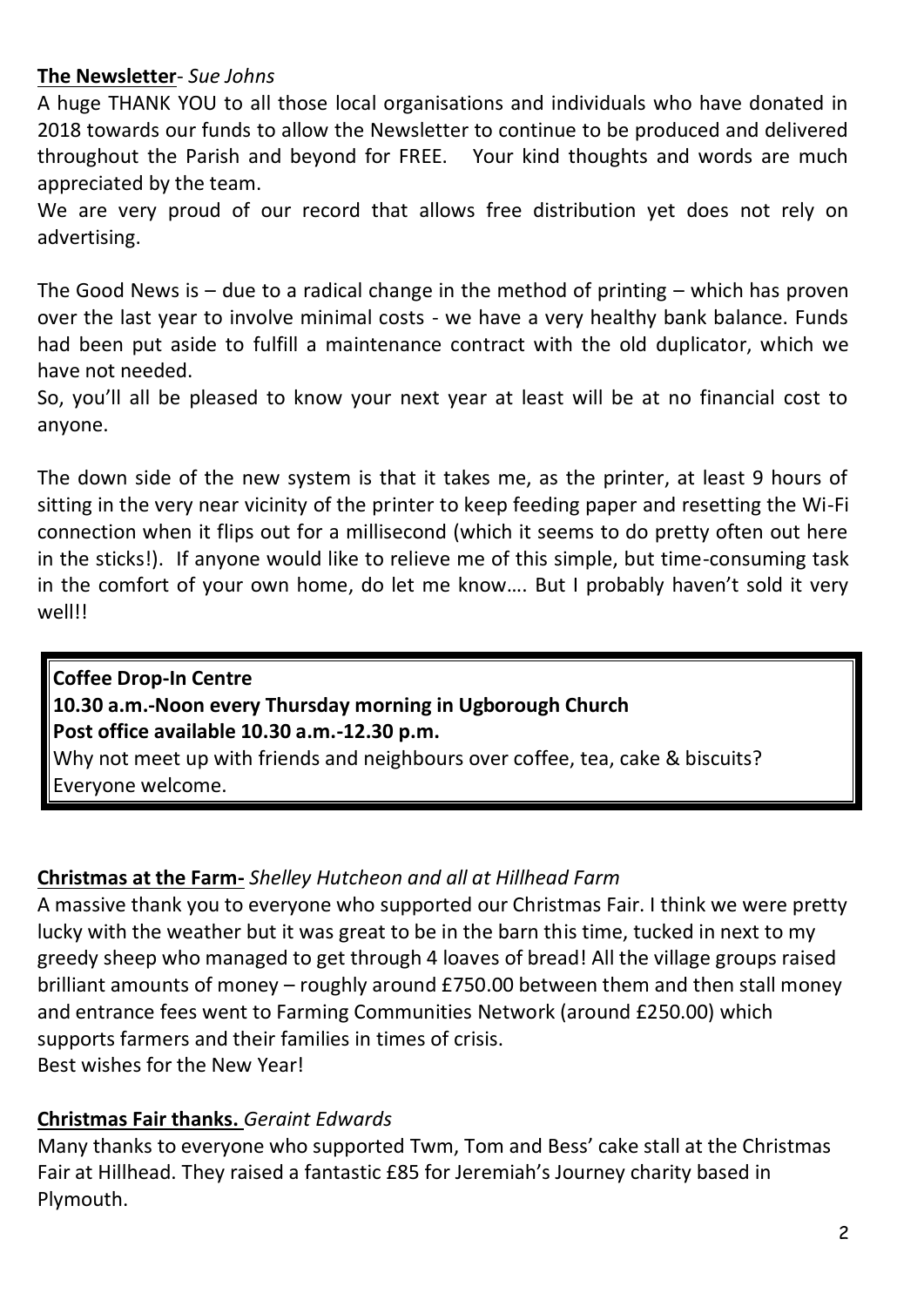# **Ceremonial flying of the Flag.**

The flag will be flown on the following occasions-<br>January 9<sup>th</sup> Birthday of the Duches *Birthday of the Duchess of Cambridge* 



**January 20th** *Birthday of the Countess of Wessex*

**Erme Valley Riding for the Disabled-** *Peggy Douglas (tel. 07882286421, or 01752 894348.)* 



Sian Holway, who is currently cycling 2000km up the East Coast of

Australia in aid of EVRDA, has very nearly reached her destination. She has had a fantastic and challenging experience in every type of climatic condition  $-$  and only a few days ago fought with tropical cyclone Owen to reach Byron Bay.

We are hugely grateful to Sian and all her sponsors – who have raised to date £2,736.21. There is still time to donate – please just Sian's Just Giving page. Go Go Sian!

We'd like to thank ALL our loyal supporters who throughout 2018 have helped fund raise, have donated or volunteered to ensure our riders have a first class service; and wish them a very Happy Christmas and New Year.

Make it your New Year's Resolution to perhaps give of your time and help our Group with the many vital and varied jobs. Just call me for more information.

# **Ugborough Dramatic Society PANTO Update –***Sue Johns*

We are, for all intents and purposes, SOLD OUT for all 4 evening performances of Robinson Crusoe from Jan  $30^{th}$ ,  $31^{st}$ , Feb  $1^{st}$  and  $2^{nd}$ .

HOWEVER we do have returns occasionally – so please e mail *ugboroughds@gmail.com* or see Susan Williams at 3, The Square, to be put on the waiting list.

I do urge anyone who has tickets to return to please do so ASAP.

We are inviting those for whom an evening performance is not appropriate e.g. small children or vulnerable adults to contact me, Sue Johns 07889 737967, to reserve a place at the Dress Rehearsal on Sunday January  $27<sup>th</sup>$  at 1.30 p.m. Tickets will be £1 – and £5 for accompanying adults or carers.

# **SHDC Civic Service and Parish Carol Service.** -*Tom Holway*

Just want to say a big thank you to David Sayle and everyone else who helped make the Carol Service such a success.

Best wishes to all for a Happy New Year. Tom.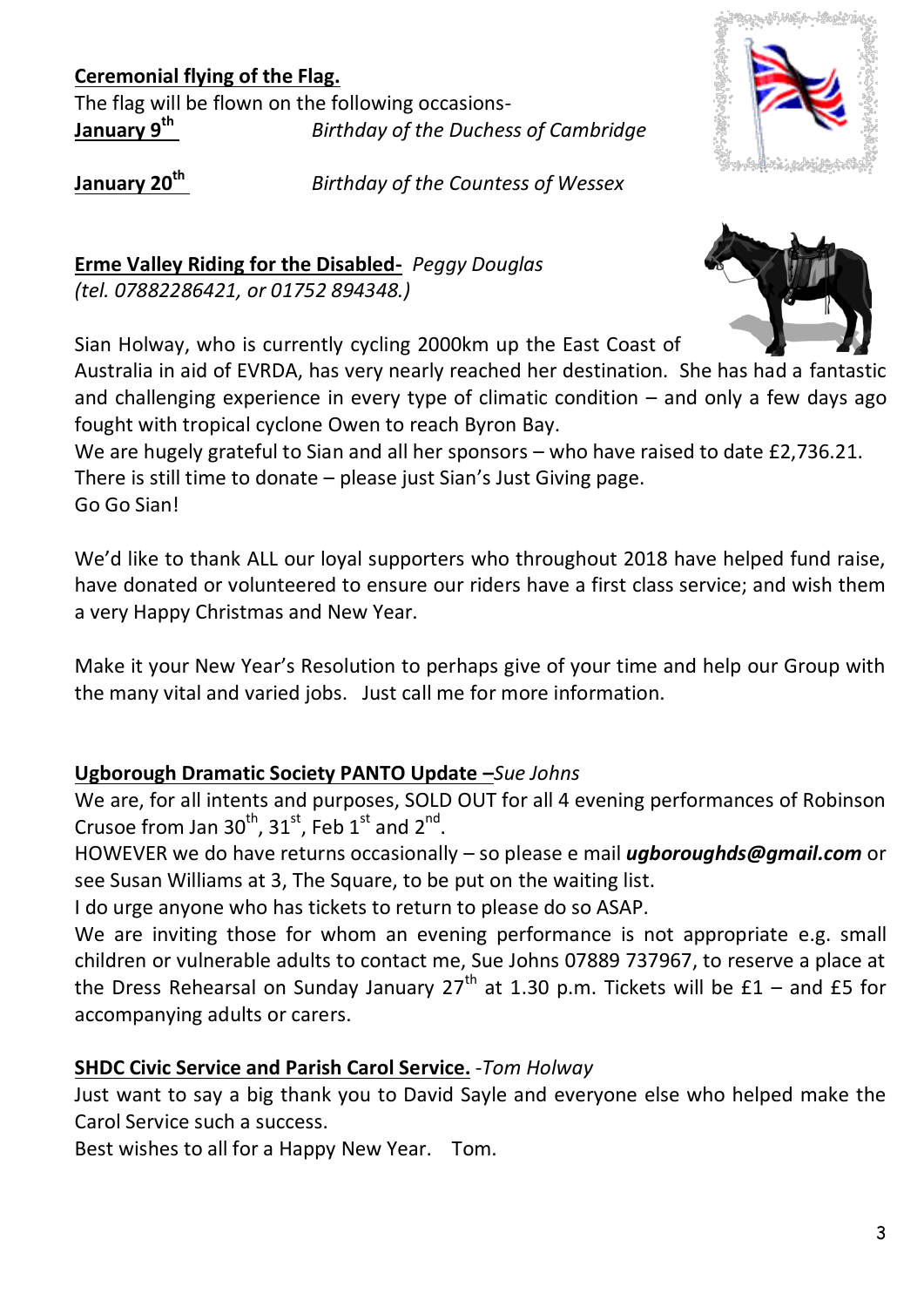#### **Poppy Appeal-** *Francis Douglas*

The Royal British Legion Poppy Boxes in the Ugborough area raised £555.68 this year (£111 up on last year). Individual premises have been advised of how much their box raised.

The Remembrance Service was very successful again with a full church, which was preceded by the poignant sound of a half-muffled peal on our new bells. The church collection raised an additional £515.21 for the Poppy Appeal, making the total £1070.89, a wonderful amount for our small community.

If you would like to be involved next year (Poppy collection or service), please contact Francis or Taff.

Thank for your support.

**Ugborough and Bittaford Pre- School**-(incorporating breakfast club and after school club) Charity Number 1043499*- Catherine Nightingale.* Open 8 a.m.-6 p.m. Monday – Friday during term time in Ugborough Village Hall Baby and Toddler Group (drop-in) – Mondays 1.30-3 p.m. Contact 07763215455 *admin@ugboroughandbittafordpre-school.org.uk*

I am delighted to be able to announce the total raised by the first ever Ugfest Unplugged was a massive £1326.70! Thanks again to everyone who attended and to all those who helped organise a very enjoyable evening.

December was a busy month at pre-school with many exciting activities in the build up to Christmas. The children enjoyed making and decorating Christmas cakes and mince pies. A Christmas lunch and Christmas sing-a-long added to the festive spirit and a trip to Pennywell farm, with an appearance from the man himself, produced looks of wonder and amazement creating memories for both parents and children alike.

The children have been focussing on the Expressive Arts and Design elements of the curriculum, talking about different textures and materials and making 'feely boards' which were enjoyed by all.

Pre-school numbers continue to rise with new children joining us at the start of this term. We look forward to the coming year with enthusiasm.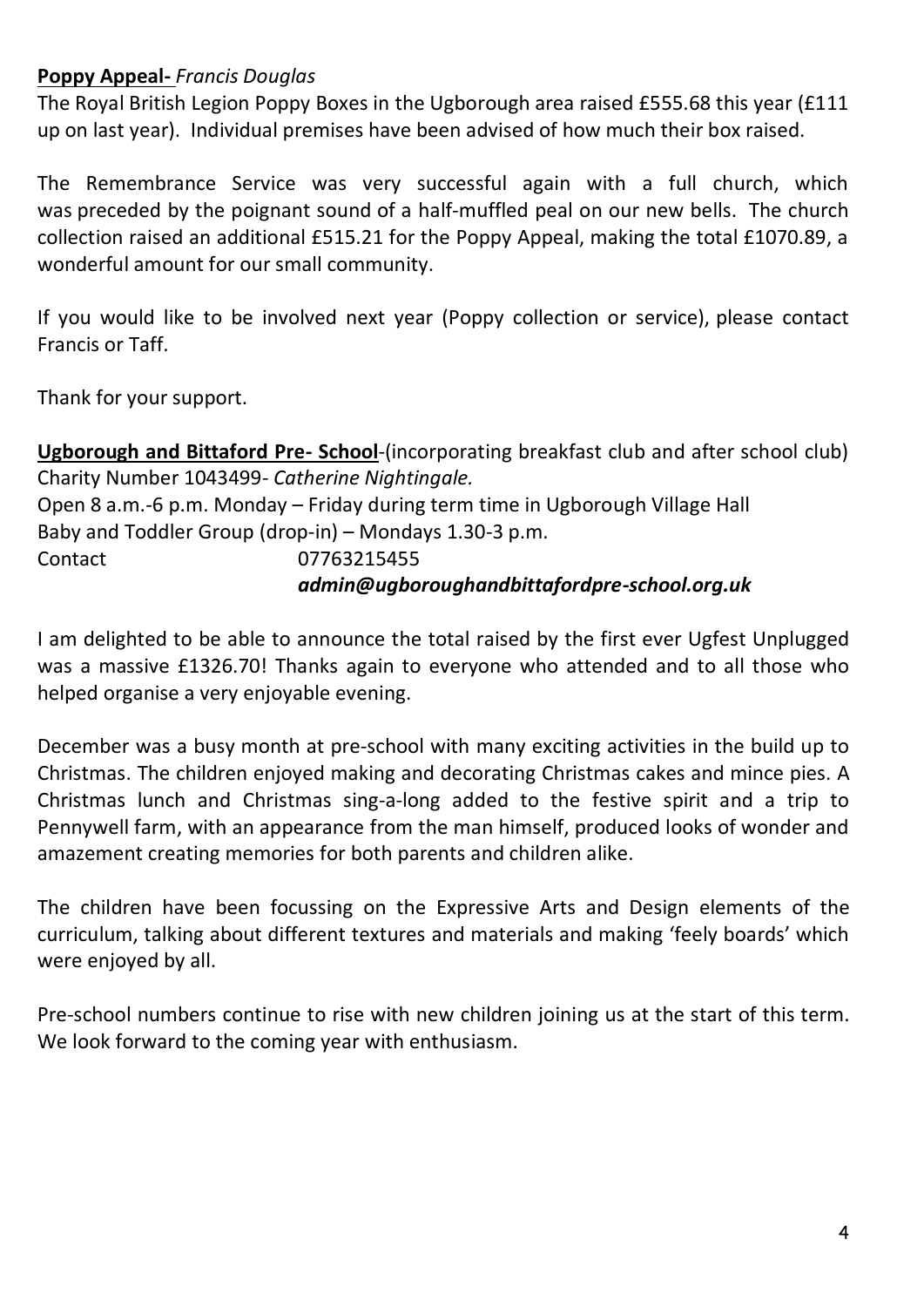# **Ugborough Local History Group-** *Merryl Docker*

Please note the change of date: We will meet on Wednesday 16th January at 8 p.m. in Ugborough Village Hall. Our first meeting of 2019 has been bought forward to accommodate our wonderful Parish Panto (Oh no it isn't, Oh yes it jolly well is!!).

We will welcome in the New Year with a talk on Tin and Bronze a presentation by Dartmoor Guide and photographer Nigel Grist. No doubt we will see some beautiful photos of Dartmoor as we explore the area seeing how the ancient workings for these vital metals have shaped our local landscape.

Everyone welcome, come along even if you've never been to one of our meetings before. Meetings are free to members (£10 per year) or just £4 on the door for non-members. Tea and coffee will be served. I look forward to seeing you all again and wish you all a very Happy New Year.

Merryl

# **The Beacon Federation -** *Executive Headteacher - Mrs. Jane Byrne*

Ugborough Primary School.

Unfortunately Mrs. Byrne has not been able to be at school because she has broken her ankle. We wish her a very speedy recovery and she has sent her best wishes for a very Happy New Year.

Please can we ask you all to make a New Year's Resolution?

To send your children into school with healthy snacks and if a packed lunch, the same? The science here speaks volumes that a good diet enhances concentration and positive levels of energy that are both needed to learn and get the best out of the school day. There is so much information on the internet should you be stuck for ideas. Please can you support us in this in every way?

**After School Clubs**

These will start again on Monday 14<sup>th</sup> January 2019. **Remember the first day of the Spring Term is Monday 7th January 2019**

# **Ivybridge U3A** *- Jean Sherrell*

The January General Meeting of Ivybridge U3A has been POSTPONED to Monday 28th January at 2 p.m. in the Watermark

Our speaker Keith Mason will be presenting " More Here There and Everywhere " Following his earlier talk we are looking forward to seeing his wonderful photographs and memories of visits to many places including The Imperial War Museum, Scotland, Hereford Cathedral and Stokes Castle.

See our website for full details www*.ivybridge-u3a.org.uk* Or email *ivybridge.u3a@gmail.com* Or phone 07866 077030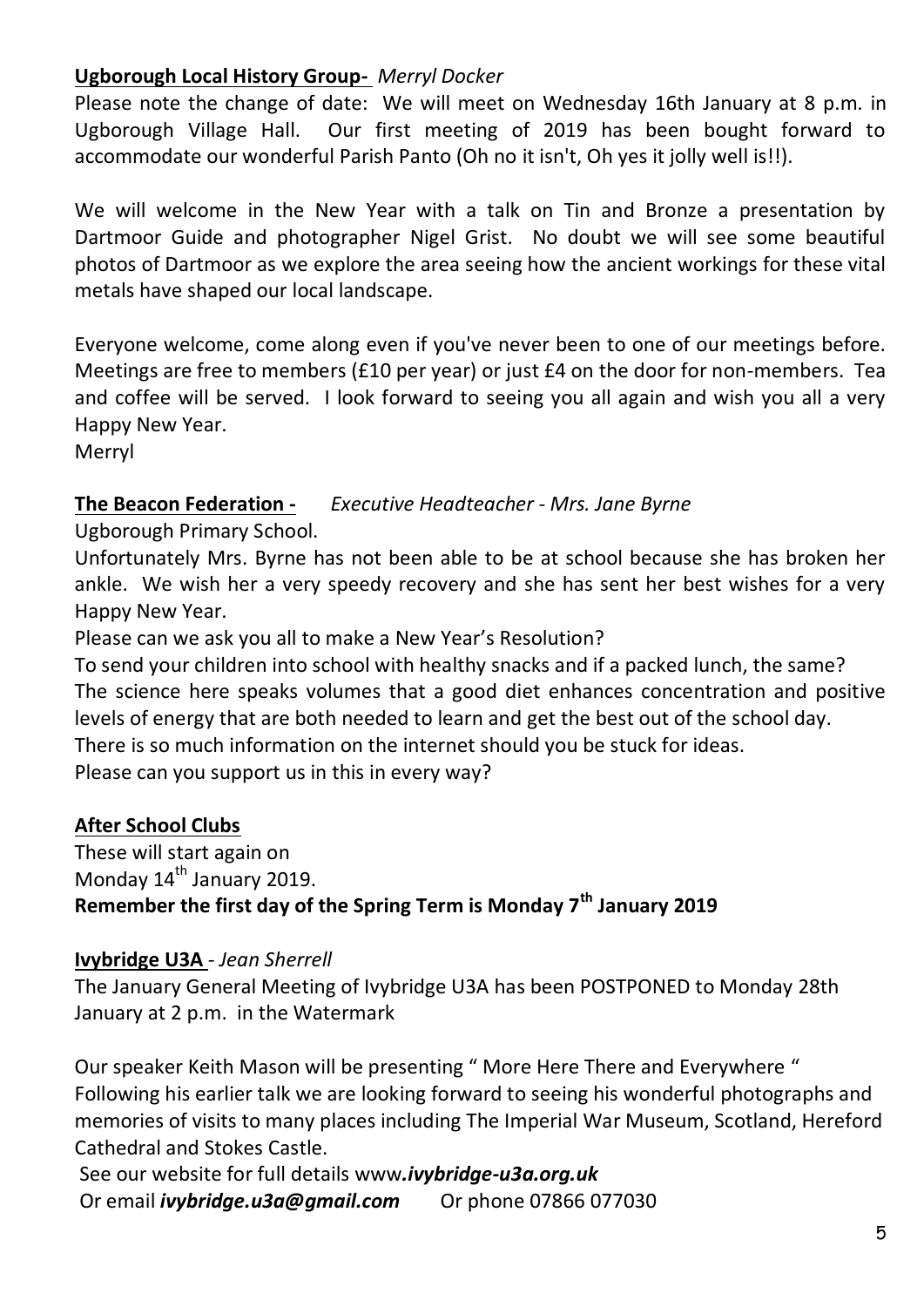# **The Lord's Prayer adapted for Mobile Phone use-** *Ian McClure*

dad@hvn,ur spshl.we want wot u want&urth2b like hvn.giv us food&4giv r sins lyk we 4giv uvaz.don't test us!save us! becos we kno ur boss.ur tuf&ur cool 4 eva!ok?

# **Rainfall at Shellwood Hill -** *George Arnison*

November is usually a wet month, and this year was no exception. I recorded 249mm (just under 10") of rain at Shellwood Hill, making it the wettest month of the year so far. Memories of dry summer months are now long distant, and this was in fact the wettest November I've recorded in the last nine years (considerably above the monthly average of 156mm) and even higher than November 2012 when there were widespread floods across the county. The fact that there weren't this year is principally down to the relatively dry preceding months.

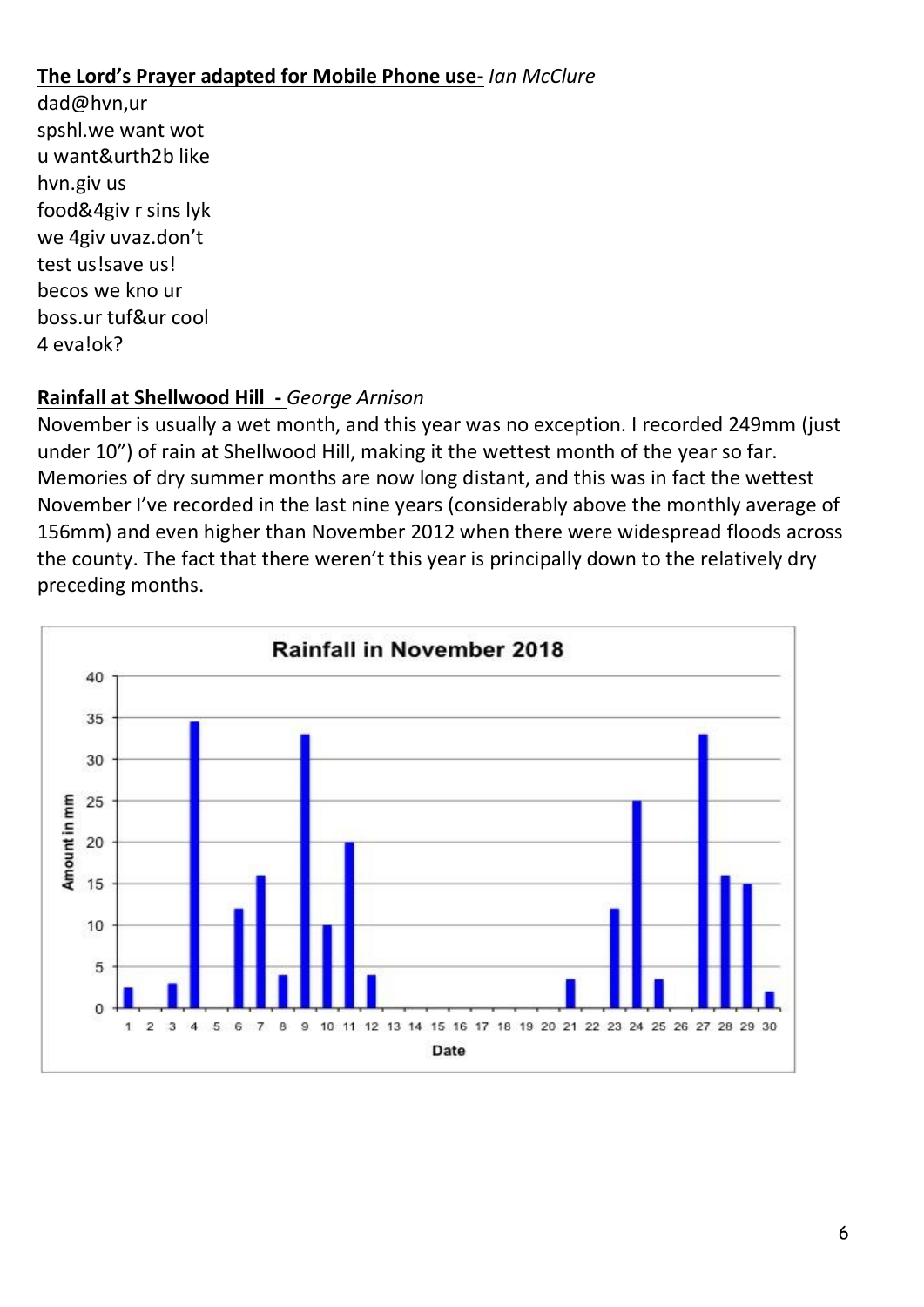

# **Ugborough Sustainable Saturdays** *–Sarah Scanlon and the USS team* **1001 ways to use your present (or maybe just 5)**

Happy new year and to celebrate 2019 we have gone to great expense and given you all a present- the new all singing and dancing USS flyer with the dates for the coming year. On the reverse are the details for ESS held at Ermington and there is parking at The First and Last Bistro to allow you to pop in.

I did promise some suggestions for using this free gift

- 1. Stick on the fridge door and never miss a USS
- 2. Use as a book mark and forever be reminded of USS
- 3. Use as a handy coaster for your cup of tea or Gin and Tonic
- 4. Works well as a fan during a hot flush
- 5. Plan a great day out with Family/visitors and combine going to USS before taking them out for a picnic

The success of the Bring and buy table never ceases to amaze us and during the last year, this has raised funds for a variety of local good causes culminating in a staggering £286 going to the Senior Citizen's Christmas meal held on  $15<sup>th</sup>$  December. All guests were presented with a voucher to use at a future USS- a unique Christmas present!

We are always looking for good causes to raise money on the table and would welcome any ideas from you so get your thinking caps on.

On a last note, thank you so much to everyone who supports us. A true community event would be nothing without the community getting involved.

Dates for January (if you have lost your flyer already!) are 5<sup>th</sup> and 19<sup>th</sup>

There is only one USS in February (none on  $2^{nd}$ ) due to the staging for the pantomime in the Village Hall and this is February  $16^{\text{th}}$ .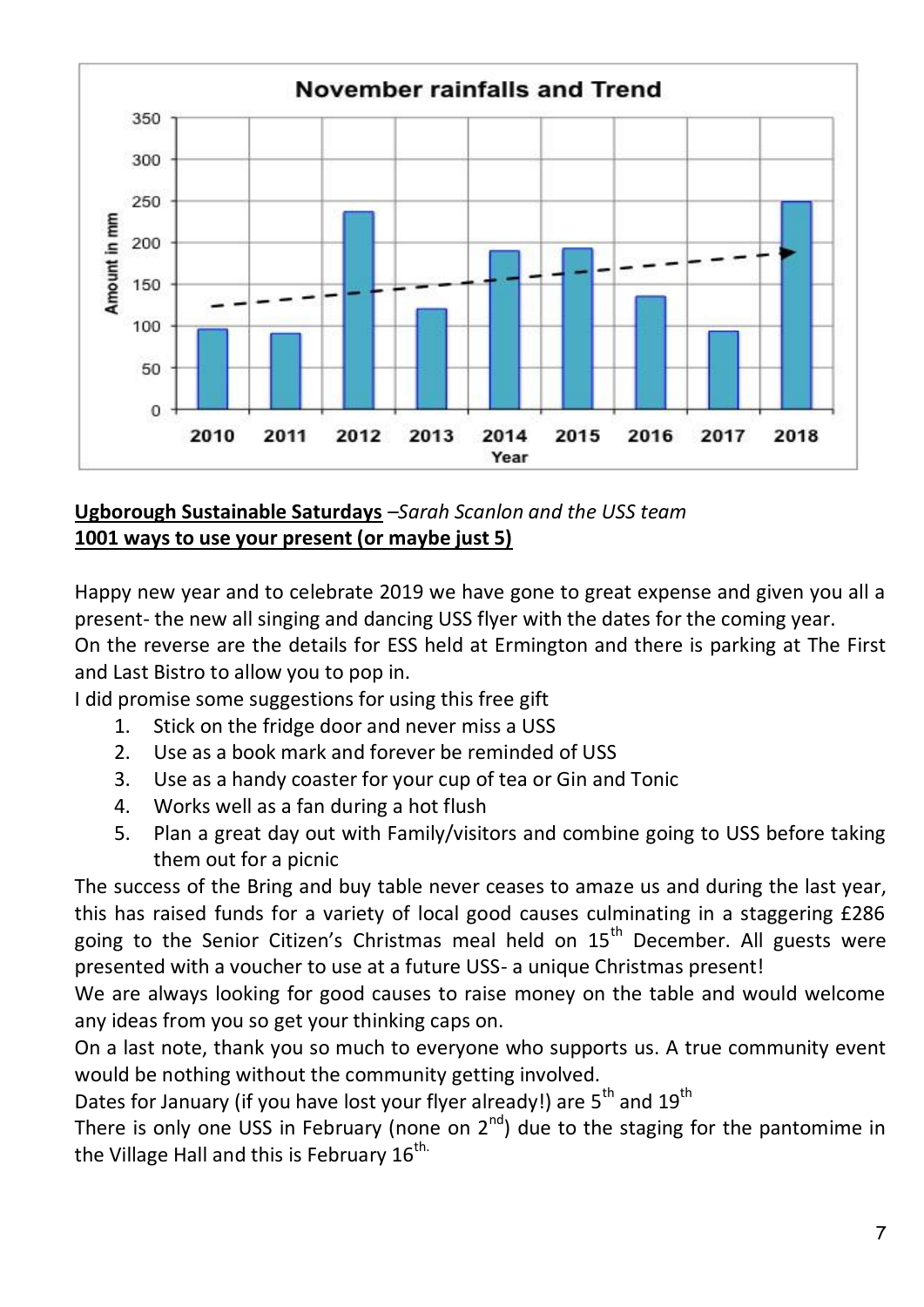

**Your Stars Tonight** I answer a knock at the door and find myself gazing in awe at a veritable star of the Ugborough stage and (DVD) screen. "Daahling, I saw the most gorgeous fireball last night all yellow and green and billowing smoke - just like me" the apparition exclaims. While we pose for our selfie I offer my congratulations and extol the wonders of interplanetary garbage

left over after the formation of the nine (yes I'm old fashioned and still include Pluto) planets which left a legacy of asteroids, comets and other planetary building rubble. Around 100 tonnes of this burns up in the earth's atmosphere every day – mostly as meteors caused by dust size particles hitting the atmosphere 100 km high at a speed of around 110,000 km/h. The resultant friction causes them to burn up and give a characteristic streak of light – a sort of "Zip, one, two" - disappearing almost before the brain has time to react. Fireballs are much larger lumps and move across the sky in a rather more leisurely way - "What's that, one, two, three" - and often show a trail of smoke. Every year several thousands of these survive their journey from space to land on earth as meteorites. I have only seen about five fireballs in my life so if anyone else saw this one on Sunday  $2^{nd}$  December I would be interested to hear from them.

I retire indoors to pass on this breaking news to the Parish Newsletter editor, only to find that she is posing in front of the mirror practising her cutlass skills for pirate dismemberment – presumably something to do with an up-coming Pantomime. She gives me a cursory glance and remarks "You are getting portly  $-$  do something about it before people see you at Christmas."

Ever compliant, I trudge off for the walk around the block. My spirits always rise as I walk along the ridge road as I feel the companionship of the ghostly thousands who since Neolithic times have travelled this route to the Tamar hoping for trade and bartered goods. And then we meet more recent ghosts at the recycling skips. One of whom found the bottle skip was full and very carefully poked their wine bottles into the hedge at five metre intervals, perhaps thinking they were providing nesting boxes for alcoholic voles. Another, probably a couch rugby enthusiast, was so exhausted by the effort of driving up the hill only to find a full skip, and not able to take them back home or to another recycling point, dumped around 100 beer bottles. Presumably they expected the skip driver (or some mug like me) to put them in the next empty skip. And pity the person who did not realise that they could not fold up plate glass to post through a bottle sized hole and left it neatly stacked against the skip. Now we have a splendid mess of glass shards just where everyone has to stand. And the final irony in the angst about "The Blue Planet" is our fellow humans, who, after going to the bottle bank, celebrate the occasion by tastefully decorating it with empty carrier bags – even going so far in their enthusiasm to leave behind their Lidl and Tesco "Bags for Life".

With a howl of "Just what don't they get about a finite earth and a profligate human race" I become incandescent with rage and anyone passing might have thought they had seen another Ugborough fireball.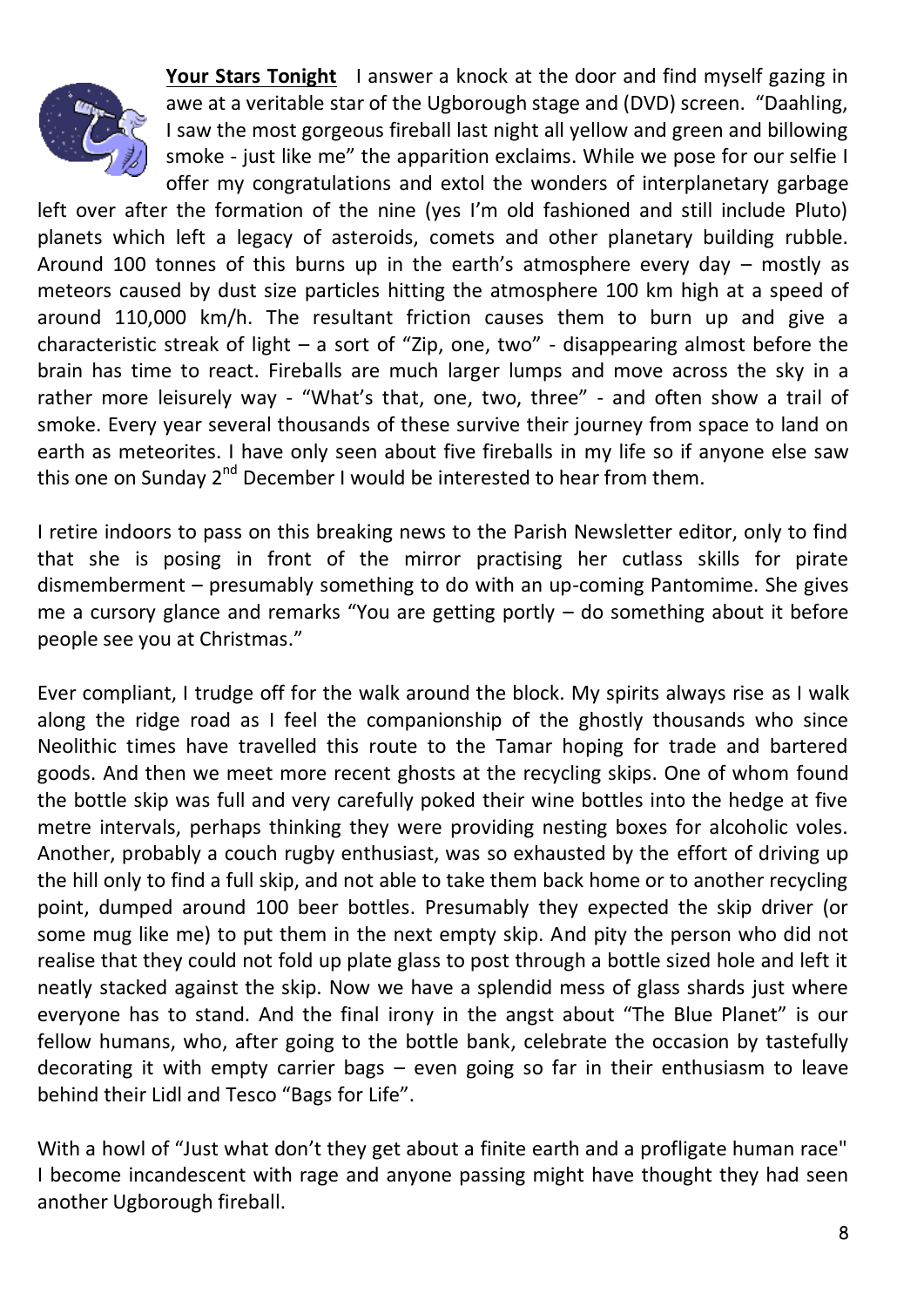# **Beryl's Bookworms** – *Norma Roe*

We had an amazing Christmas party- thanks to Katie for hosting and to Sharon for giving us silly things to do! The food was fantastic! Our book for January is The Glass Castle by Jeannette Walls.





Can you donate your Winter Fuel Payment to help people in your area keep the heating on this winter?

The Winter Fuel Payment is a non-means tested payment of between £100 and £300 given out each winter to people over 65 years old. It is given out regardless of income to help people afford to keep warm. If you don't need it, please consider donating it to help others who do.

# *Did you know, each year in the UK 32,000 people die due to a cold home?*

If you can donate your Winter Fuel Payment to South Dartmoor Community Energy (SDCE), it will enable us to deliver energy advice to those most in need. £50 funds us to provide one home visit to a person who is struggling to keep warm at home; we can arrange a better energy tariff, access extra support from suppliers and apply for grants for insulation and heating. We also hold a crisis fund for emergency situations for those most at risk.

SDCE is a not-for-profit community benefit society, based in Ivybridge. This is our third year of running an energy advice service, we run in partnership with South Hams District Council, the health sector and Citizens Advice. If you would like to find out more about us first, please get in touch.

If you need our help, please contact us today. A full list of our drop-in sessions can be found on our website, if you're not online please give us a ring!



Freephone 0800 112 3044 *www.southdartmoorcommunityenergy.org sophie@southdartmoorcommunityenergy.org*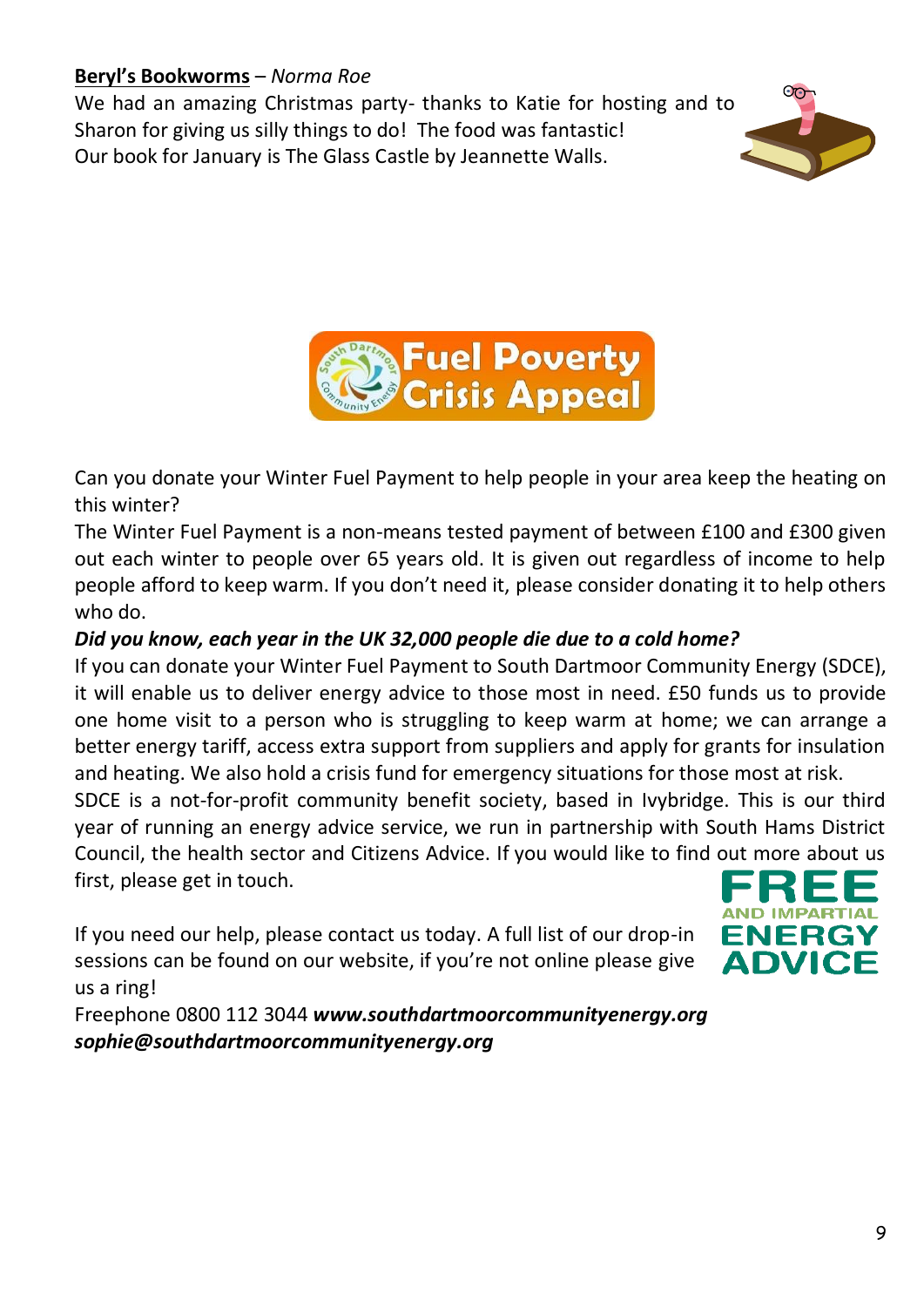# **Ugborough Parish Council**

Clerk: Sarah Woodman Tel: 01364 661127 Email: *ugboroughpc@yahoo.co.uk* Website*: https://ugboroughparishcouncil.org* e-newsletter: *ugboroughparishcouncil.org/parish-newsletter-2018/*

**The future of our public toilets** was finally decided at the December Meeting. The community had responded in favour of taking them on – so the Parish Council will give it a 12-month trial. This will have a direct effect on its finances and your Council Tax, which you will see when the 2019/20 budget and precept is decided in January.

**District Cllr Holway** reported on SHDC waste services, which are to be put out to tender, and on investigations into creating a Mutual Bank. He still has Locality Funds available for local projects, but only for the next couple of months – please apply to him or the Clerk.

**County Cllr Hosking** reported on a review of the mobile library service. Apparently, lending costs are double those of the static library, and borrowers are increasingly using ebooks. If you use the mobile library and want the service to continue, contact Cllr Roger Croad on 01752 892223 or *roger.croad@devon.gov.uk.*

DCC is receiving a capital allocation of £18.754m for highway repairs, which will be used to fill potholes, repair bridges etc. Flood mitigation works are planned for Parsonage Lane, and Forder Lane will be closed for up to 6 months for repairs – although Councillors did query the cost of those works, particularly in relation to the potential benefit (number of users).

**Planning applications** considered at the meeting are given below, with the parish Council recommendations given in **bold,** and links provided to planning applications in the enewsletter:

- Change of use of land for the grazing of horses and creation of vehicular access and hardstanding area at Wood Farm, Ugborough Ref [3589/18/FUL](http://apps.southhams.gov.uk/PlanningSearchMVC/Home/Details/183589) **Neutral: change of use. Object: Hardstanding too large & site liable to flooding**
- Change of use from agricultural to equestrian and erection of timber stable building and rest/feed room (resubmission of application 0485/18 at land adj to Quillet, South Brent Ref [0616/18 EBS](http://www.dartmoor.gov.uk/living-and-working/planning/search-for-an-application/db-links/detailed-application-result?AppNo=0616%2F18) **Neutral, providing a 5-10 year agreement is provided for a tenancy over the adjacent land**
- Readvertisement (revised plans) Approval of reserved matters following outline approval 27\_57/2139/15/O for residential development of 4no. dwellings with associated access and other works at Development site at Ivydale, Godwell Lane, Ivybridge Ref [2387/18/ARM](http://apps.southhams.gov.uk/PlanningSearchMVC/Home/Details/182387) Hembury Homes Ltd **Neutral**
- Householder application to replace Dutch barn with a single storey extension at Oakley Barn, Godwell Lane, Ivybridge Ref [3631/18/HHO](http://apps.southhams.gov.uk/PlanningSearchMVC/Home/Details/183631) **Object. Barn development contrary to planning policies. Not suitable for conversion. Over-development.**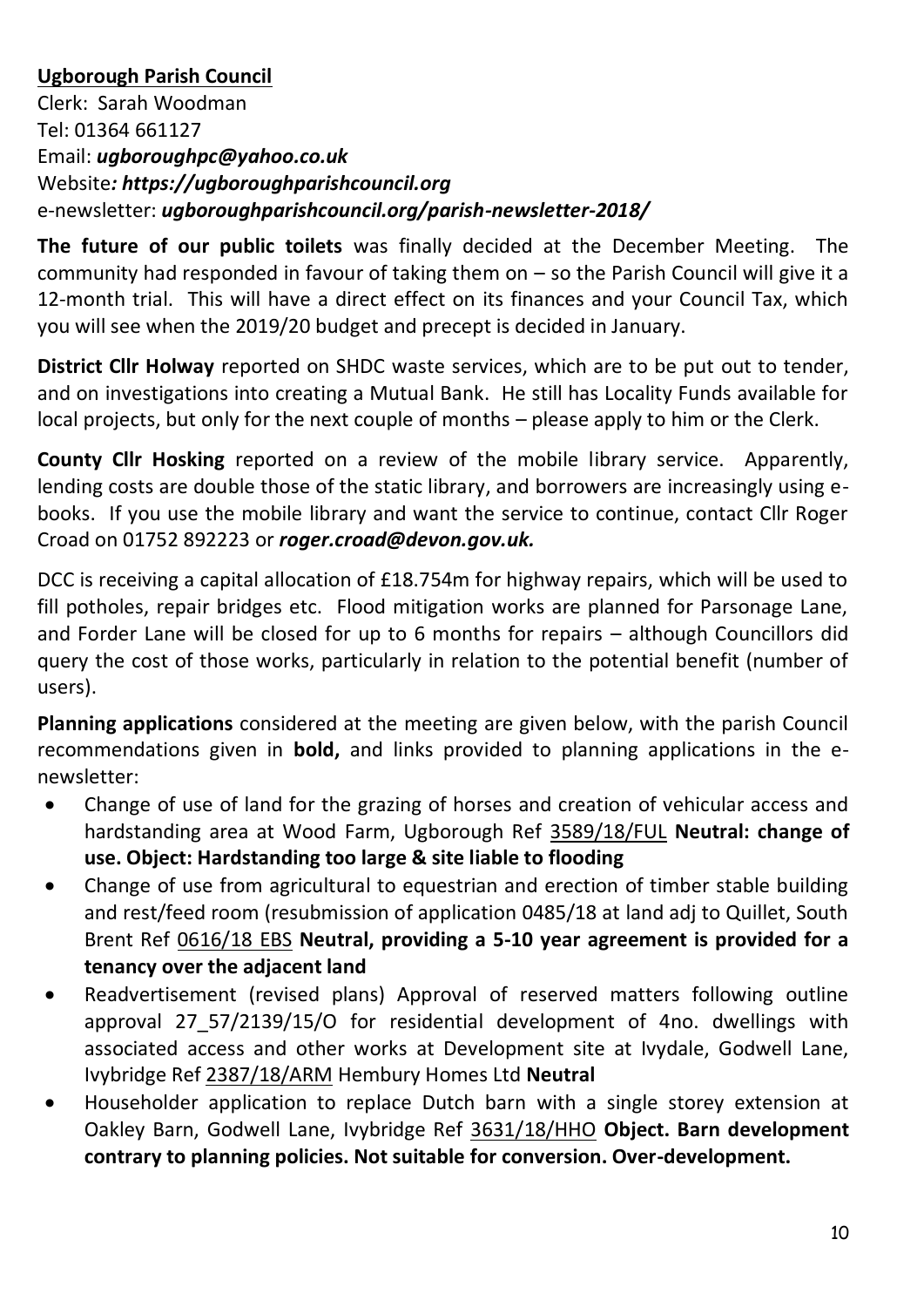Hybrid application for the erection of up to 220 dwellings, comprising the following: Phase 1 - detailed application for the erection of 107 dwellings (C3), formation of access with Exeter Road (B2131), new spine road, internal roads and footpaths, surface water infiltration ponds, landscaping, ground and utilities works and associated infrastructure; and Phase 2 - outline application for up to113 dwellings (C3) with all matters reserved except for access; strategic landscaping, surface water drainage works, highway works and diversions and associated infrastructure at Land At Filham, Ivybridge Ref [3703/18/OPA B](http://apps.southhams.gov.uk/PlanningSearchMVC/Home/Details/183703)loor Homes

**Object. Land should be reserved for access onto the A38. Contravention of Policy UG4 in the Ugborough Neighbourhood Development Plan. Unacceptable traffic generation through Bittaford, Wrangaton & Ivybridge. Excessive residential development without adequate infrastructure or employment provision.**

**If SHDC are minded to approve the application, provision should be made for: Earmarking land for a new access from Exeter Road onto the A38; retention of existing trees and hedgerows; S106 contribution towards a new pedestrian crossing in Wrangaton, extension of the 30mph speed limit in Bittaford, traffic calming in Bittaford & Wrangaton, and new preschool premises for Ugborough.** 

 Application for new agricultural building to house livestock and for associated access at Woodland Barton Farm, Avonwick Re[f 2117/18/FUL](http://apps.southhams.gov.uk/PlanningSearchMVC/Home/Details/182117) **Support**

**A new bench** has now been delivered, to be installed at Hillhead, and two further benches will replace those on Ugborough Church Lawn – once the Christmas tree has been removed. Hopefully, a new post box will shortly be installed in Ugborough, and the Clerk is asking Royal Mail to get a move on.

**Finance** The Burial Ground fees have received their annual review, and £150 was granted to Citizens Advice South Hams.

**The next Parish Council Meeting** will be held on Wednesday 2<sup>nd</sup> January at 7.30 p.m., when the 2019/20 Budget and Precept will be agreed. Agenda and minutes will be displayed on the noticeboards and website.

*Privacy policy – visit ugboroughparishcouncil.gov.uk*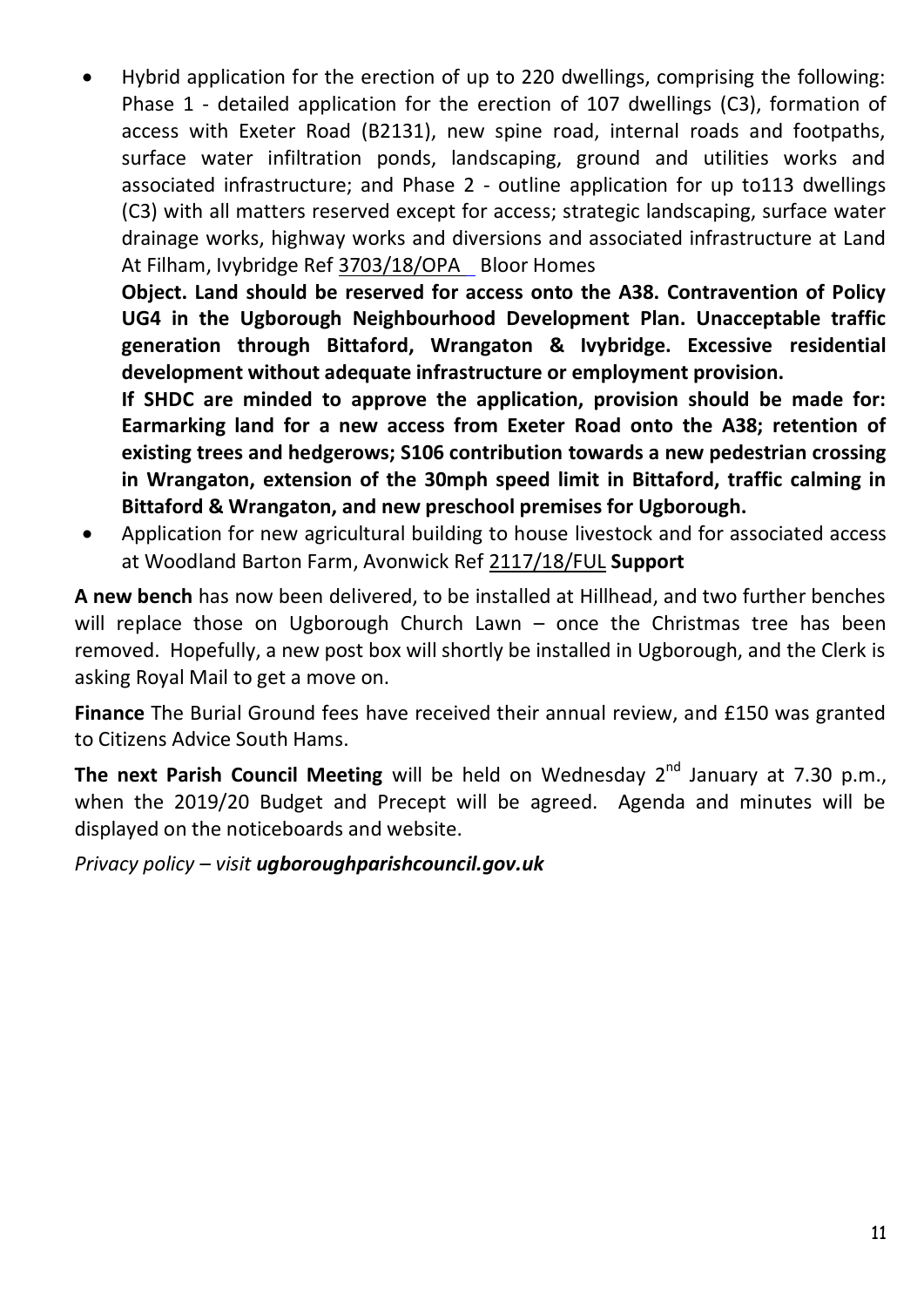#### **St. Peter's Church, Ugborough**

#### **A letter from our Rector- Rev'd David Sayle**

Dear All,

May I begin by taking this opportunity to thank you for all your Christmas cards, presents and greetings, they are greatly appreciated and I hope and pray that you have had a peaceful Christmas. I also wish you a very Blessed and Happy New Year.

On the first Sunday of January, we will be celebrating Epiphany, the time we especially remember the wise men being led by a star to worship the Christ child.

Matthew's account speaks simply of 'wise men from the east'; later tradition fixed their number at three, made them kings and recalled their names – Caspar, Melchior and Balthasar. With this in mind Epiphany is a very apt time for all of us to pray for the worldwide mission of the Church and it is no coincidence that the Week of Prayer for Christian Unity falls at this time of year.

You may have already put Christmas to one side but as we journey to and through this feast of Epiphany we are still reminded of the Church of England's, Advent, Christmas and Epiphany campaign, to



As you look forward to the year ahead, I invite you to look back too and say thank you to God for all the blessings he gave you last year.

Here are a few simple ideas may help you do that.

#### Blessing stars

Write on the back of star-shaped gift tags to remind you of some of the blessings of last year – family, friends, health, time together – then hang them somewhere visible; perhaps even create a mini 'tree' to hang them on by collecting twigs and standing them up in a plant pot.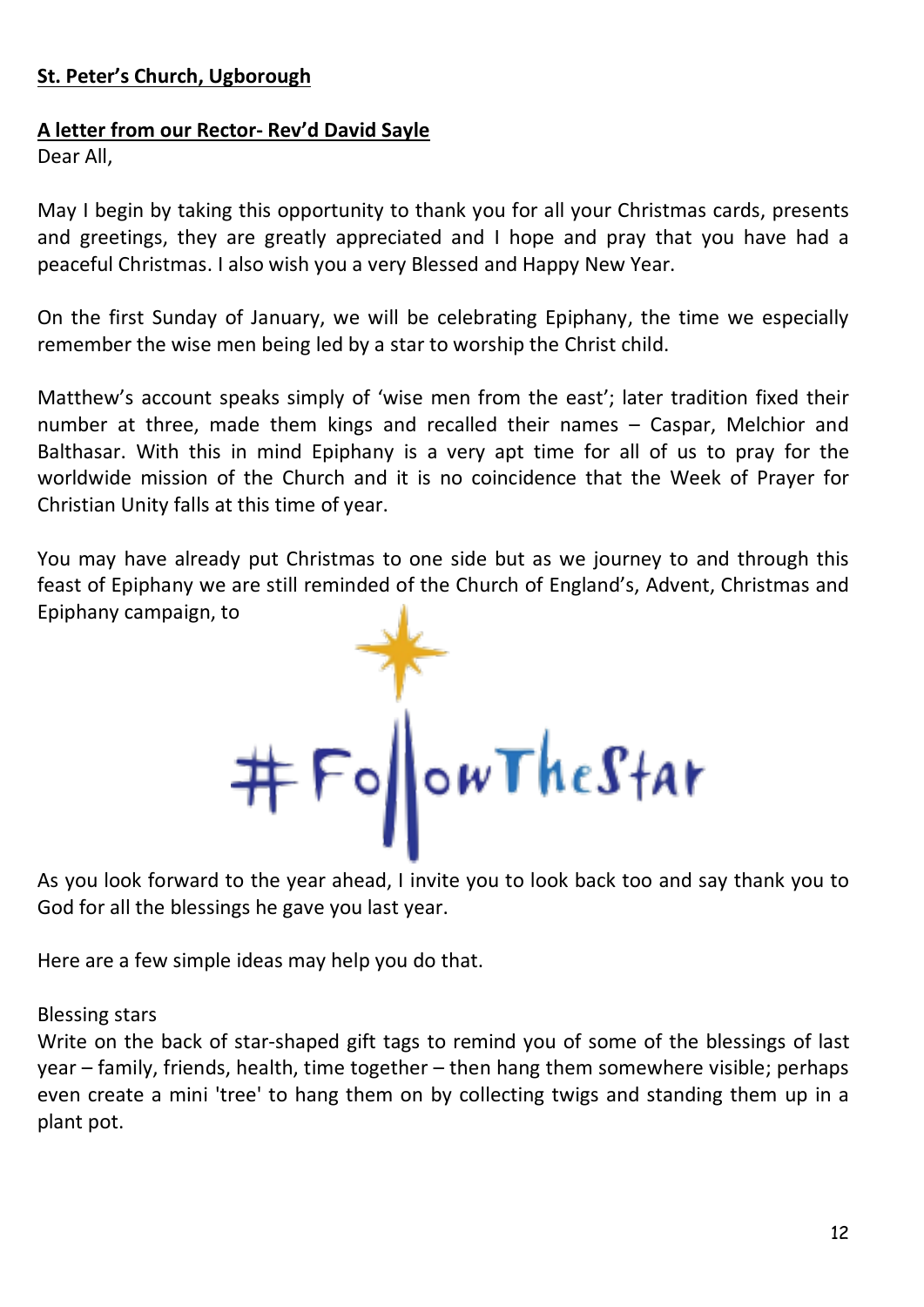Thank you for food

Even if you don't normally 'say grace' before a meal, why not try this simple prayer at a mealtime: For this food, and for each other, and for every gift and blessing, we thank you, God. Amen.

Make a blessings table mat:

• Decorate a piece of A4 card or paper with things that remind you of the good things in your family's life. This is a great activity to do with a small child while they wait for the meal to start.

If you want to keep it for more than one meal, you'll need to laminate it.

• Your child can use it as a table mat for the special meal – a reminder to everyone of all the things to be thankful for.

# Or

Decorate a blessings jar:

• Take an old jam jar or other container, and make sure it's nice and clean.

Decorate the outside with pictures, photos, handprints, stickers - everything that reminds you of the good things in your family's life.

• If you use PVA glue you can add an extra layer of glue at the end to act as a varnish.

• Put the decorated jar somewhere you'll see it throughout the year, and keep some sticky notes and a pen close by.

Whenever something good happens, jot it down and put the sticky note in the jar.

If you're having a tough day, or feeling down, get the papers out of the jar and read through them to remind you of the good things.

These ideas have been taken with permission from *[www.churchofenglandchristenings.org](http://www.churchofenglandchristenings.org/)*

However you celebrate the New Year, whatever your hopes are for this coming year what is certain is that it will involve change. Change is everywhere and change is unavoidable but if embraced can be quite a good thing in many ways although I have to admit it is often hard for us to accept. So as we enter into 2019 and all that is in store for us, I invite you to seek to continual to follow the star and as you do so reflect upon these words:

'And I said to the man who stood at the gate of the year:

Give me a light that I may tread safely into the unknown."

And he replied:

Go out into the darkness and put your hand into the Hand of God.

That shall be to you better than light and safer than a known way."

So I went forth, and finding the Hand of God, trod gladly into the night.

And He led me towards the hills and the breaking of day in the lone East'.

With God's blessing, David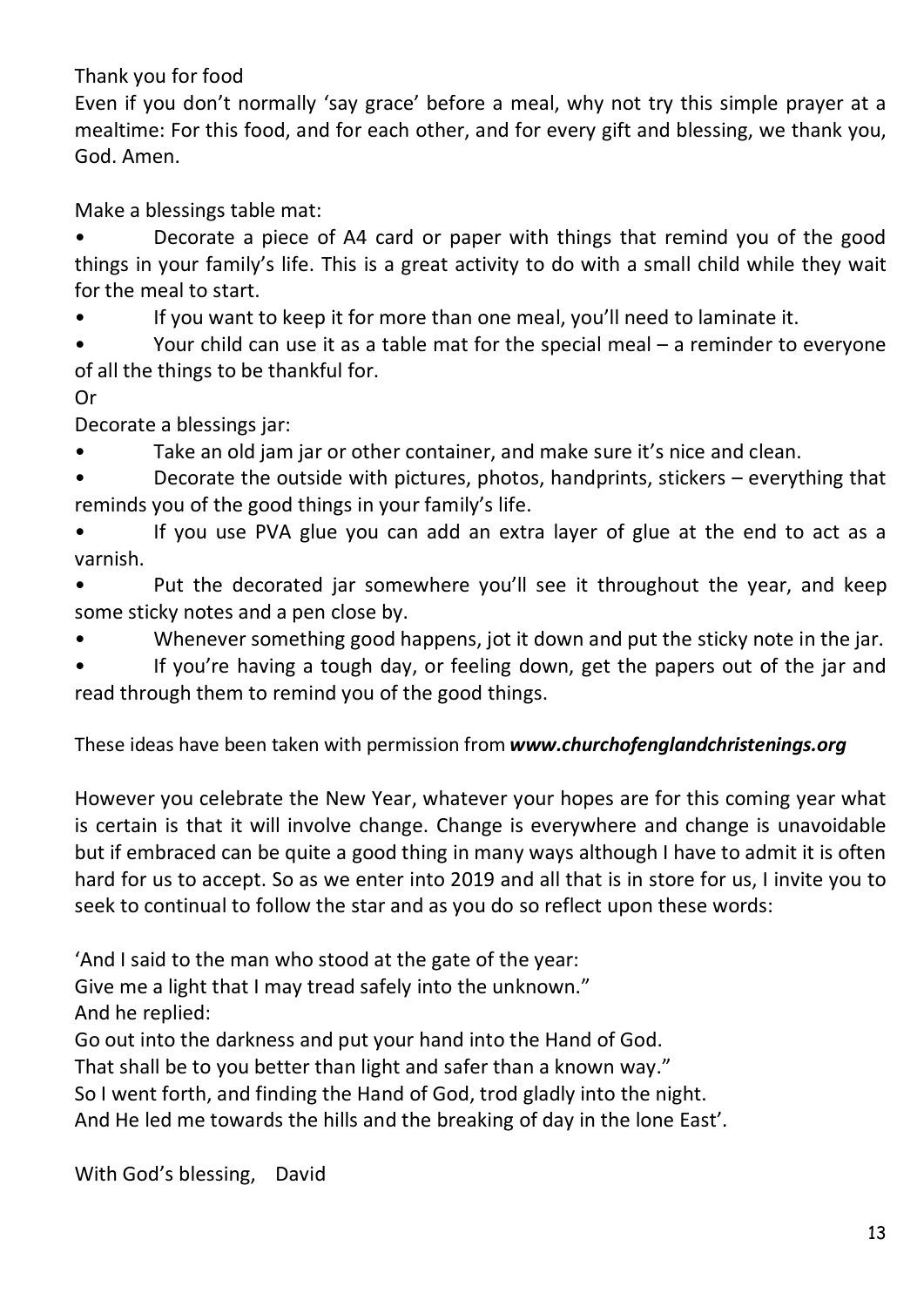# **St Peter's Church Services in January All services now start at 9.30 a.m. unless otherwise stated.**

| Date                            | Service                                                          |  |
|---------------------------------|------------------------------------------------------------------|--|
| Sunday 6 <sup>th</sup> January  | All Age Worship- an informal service for all ages<br>together    |  |
|                                 |                                                                  |  |
| Sunday 13 <sup>th</sup> January | <b>Holy Communion</b>                                            |  |
| Sunday 20 <sup>th</sup> January | Breakfast Church- a cafe style relaxed service with<br>breakfast |  |
| Sunday 27 <sup>th</sup> January | <b>Holy Communion</b>                                            |  |
|                                 | Messy Church from 4.30- 6 p.m.                                   |  |
| Thursdays at 9.30 a.m.          | Mid week communion                                               |  |



Come and share breakfast and a relaxed cafe style service with us at Ugborough Church on Sunday 20<sup>th</sup> January. All are very welcome.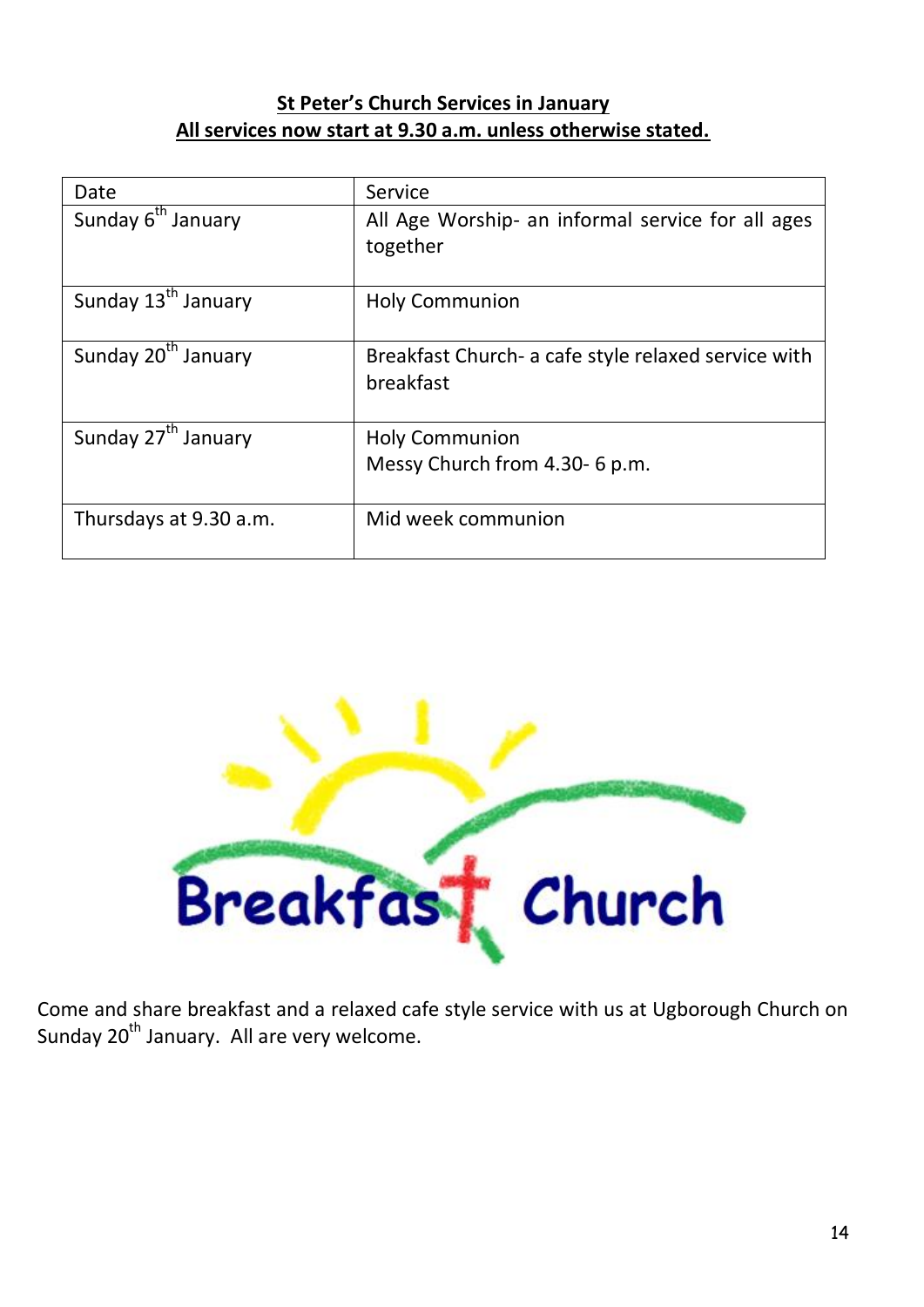

" Belonging" Sunday 27th January  $4.30$  p.m.  $-6$  p.m. Stories, crafts, messy activities, songs, food and fun at St Peter's Church, Ugborough, PL21 0NS All Ages welcome Children to be accompanied by an adult *www.achurchnearyou.com/church/9153*

The **Three Rivers Mission Community** covers the parishes of Diptford, Ermington, Halwell, Harberton, Harbertonford, Moreleigh, North Huish and Ugborough.

You can find out about everything that's going on across all the parishes at its website,

# *www.threeriversmissioncommunity.org.uk*

**For all church business and parish matters, please contact**

Rev'd David Sayle, The Rectory Diptford Totnes Devon TQ9 7NY 01548 821199 email *[parish\\_sayle@me.com.](mailto:parish_sayle@me.com)*

**Bittaford Methodist Chapel** *Chris Phillips* 07899934743 Services at Bittaford Chapel for January

 $6<sup>th</sup>$  January – 10.30 a.m. Mike Cade

13<sup>th</sup> January- 6 p.m. Revd Lawrence. Communion service.

 $20^{th}$  January – 10.30 a.m. Keith Angilley.

 $27<sup>th</sup>$  January-  $10.30$  a.m. Gillian Miles.

Our hall is available for hire. We have a small tea/ coffee kitchen. All enquiries to Liz Cade on *[lizcade50@gmail.com](file:///C:/Users/User/Documents/newsletter/lizcade50@gmail.com)* or the above number.